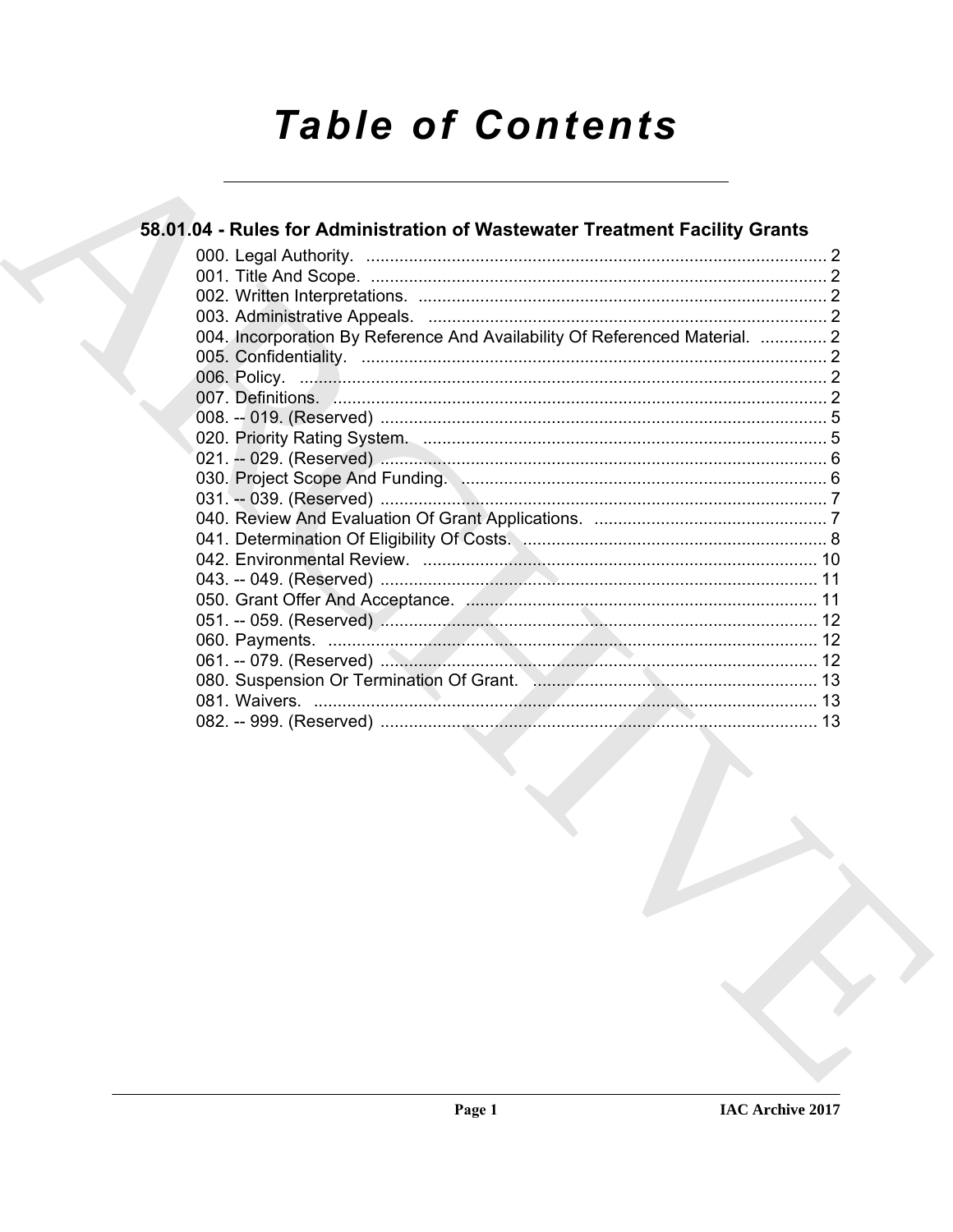### **IDAPA 58 TITLE 01 CHAPTER 04**

# <span id="page-1-0"></span>**58.01.04 - RULES FOR ADMINISTRATION OF WASTEWATER TREATMENT FACILITY GRANTS**

## <span id="page-1-1"></span>**000. LEGAL AUTHORITY.**

The Idaho Board of Environmental Quality, pursuant to authority granted in Chapters 1 and Chapter 36, Title 39, Idaho Code, adopted the following rules for the administration of a Wastewater Treatment Facility Grants Program in Idaho. (4-2-08)

# <span id="page-1-2"></span>**001. TITLE AND SCOPE.**

**01. Title**. These rules will be known and cited as Idaho Department of Environmental Quality Rules, 18.01.04, "Rules for Administration of Wastewater Treatment Facility Grants." (5-3-03) IDAPA 58.01.04, "Rules for Administration of Wastewater Treatment Facility Grants."

**Scope**. The provisions of these rules will establish administrative procedures and requirements for establishing, implementing and administering a state grant program for providing financial assistance to qualifying entities to prepare a wastewater treatment facility planning document. (3-29-12)

# <span id="page-1-3"></span>**002. WRITTEN INTERPRETATIONS.**

As described in Section 67-5201(19)(b)(iv), Idaho Code, the Department of Environmental Quality may have written statements which pertain to the interpretation of these rules. If available, such written statements can be inspected and copied at cost at the Department of Environmental Quality, 1410 N. Hilton, Boise, Idaho 83706. (5-3copied at cost at the Department of Environmental Quality, 1410 N. Hilton, Boise, Idaho 83706.

### <span id="page-1-4"></span>**003. ADMINISTRATIVE APPEALS.**

Persons may be entitled to appeal agency actions authorized under these rules pursuant to IDAPA 58.01.23, "Rules of Administrative Procedure Before the Board of Environmental Quality.'

### <span id="page-1-5"></span>**004. INCORPORATION BY REFERENCE AND AVAILABILITY OF REFERENCED MATERIAL.**

**01. Incorporation by Reference**. These rules do not contain documents incorporated by reference.  $(4-2-08)$ 

**02. Availability of Referenced Material**. The "Wastewater Facilities Loan Handbook of Procedures" (Handbook) is available at the Idaho Department of Environmental Quality, Water Quality Division Loan Program, 1410 N. Hilton, Boise, ID 83706-1255, (208)373-0502, www.deq.idaho.gov. (4-2-08)

## <span id="page-1-6"></span>**005. CONFIDENTIALITY.**

Information obtained by the Department under these rules is subject to public disclosure pursuant to the provisions of Chapter 1, Title 74, Idaho Code, and IDAPA 58.01.21, "Rules Governing the Protection and Disclosure of Records in the Possession of the Idaho Department of Environmental Quality." (4-2-08)

### <span id="page-1-7"></span>**006. POLICY.**

**GHAPTER 64**<br> **CHAPTER 64**<br> **CHARC[HIV](www.deq.idaho.gov)E COMMUNISTRATION OF WASTENVITER TREATMENT FACILITY ORANTS<br>
(III) A LIGAL ALTITONITY of Quality possions to multionly gamed in Chapter 1.0 and Chapter 2.6, This 38,<br>
(III) A ARCHIVE CO** It is the policy of the Idaho Board of Environmental Quality through the Department of Environmental Quality to administer the Wastewater Treatment Facility Grant Program for the purpose of protecting and enhancing the quality and value of the water resources of the state of Idaho by financially assisting in the prevention, control and abatement of water pollution. It is also the intent of the Board to assign a priority rating to those projects which will most significantly improve the quality of the waters of the state and most adequately protect the public healt significantly improve the quality of the waters of the state and most adequately protect the public health.

### <span id="page-1-9"></span><span id="page-1-8"></span>**007. DEFINITIONS.**

| For the purpose of the rules contained in this chapter, the following definitions apply: |  | $(12-31-91)$ |  |
|------------------------------------------------------------------------------------------|--|--------------|--|
|------------------------------------------------------------------------------------------|--|--------------|--|

<span id="page-1-10"></span>**01. Applicant**. Any qualifying entity making application for wastewater treatment facility grant funds. (5-3-03)

<span id="page-1-11"></span>**02. Board**. The Idaho Board of Environmental Quality. (4-2-08)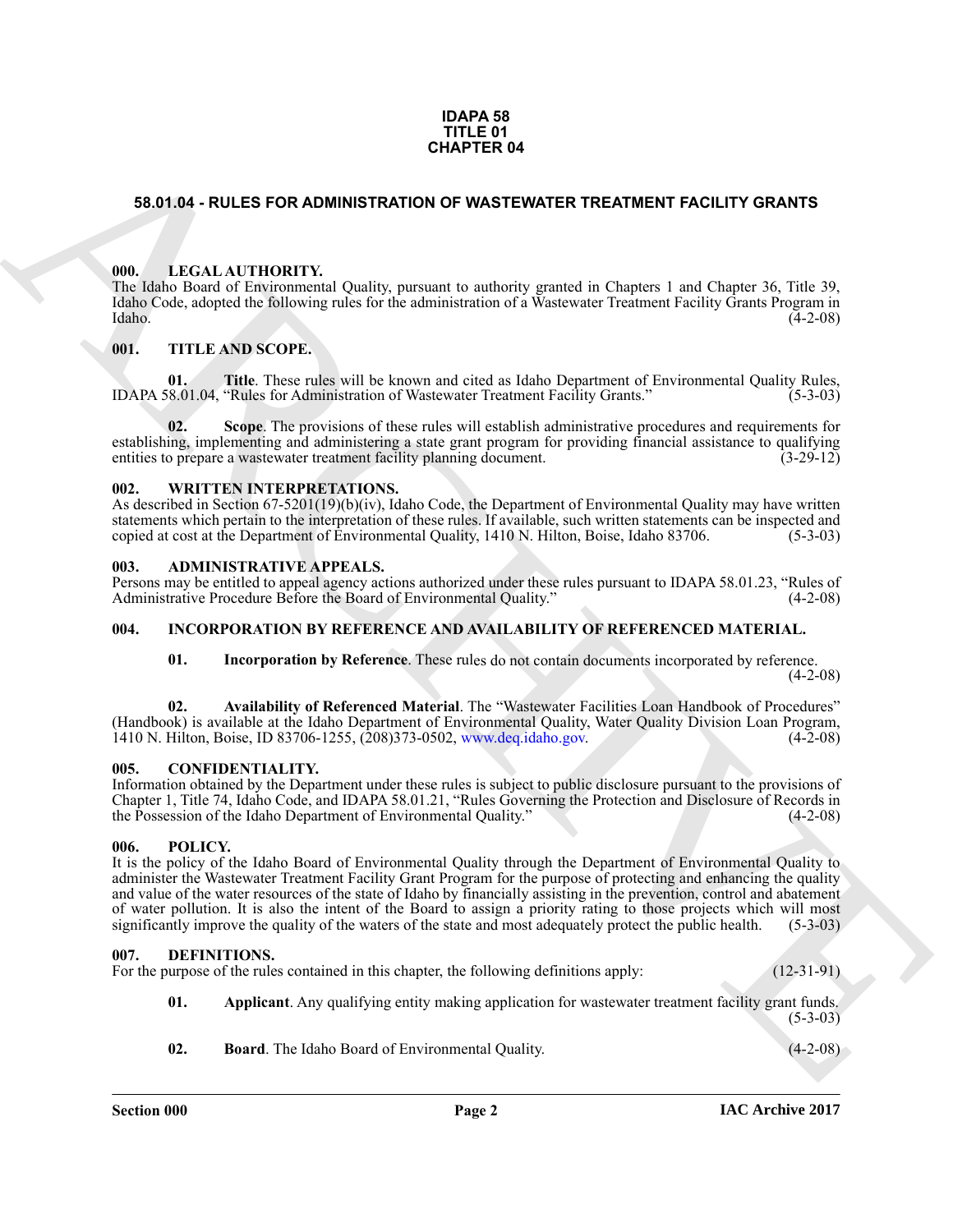### *IDAHO ADMINISTRATIVE CODE IDAPA 58.01.04 - Rules for Administration of Wastewater Treatment Facility Grants*

<span id="page-2-0"></span>**03. Categorical Exclusion (CE)**. Category of actions which do not individually or cumulatively have a significant effect on the human environment and for which, therefore, neither an environmental information document nor an environmental impact statement is required. (4-2-08) document nor an environmental impact statement is required.

**04. Collector Sewer**. That portion of the wastewater treatment facility whose primary purpose is to receive sewage from individual residences and other individual public or private structures and which is intended to convey wastewater to an interceptor sewer or a treatment plant. (3-15-85) convey wastewater to an interceptor sewer or a treatment plant.

<span id="page-2-4"></span><span id="page-2-3"></span><span id="page-2-2"></span><span id="page-2-1"></span>**05. Department**. The Idaho Department of Environmental Quality. (1-3-78)

**06.** Director. The Director of the Idaho Department of Environmental Quality or the Director's designee. (4-2-08) designee. (4-2-08)

**07. Domestic Wastewater**. Wastewater derived from public or private residences, business buildings or institutions and similar establishments and which contains water and human body wastes, specifically excreta and urine, along with such products designed to come in contact with excreta and urine in the practice of personal hygiene. (3-15-85) hygiene. (3-15-85)

<span id="page-2-6"></span><span id="page-2-5"></span>**08. Eligible Costs**. Costs which are necessary for planning, and/or designing wastewater treatment facilities. To be eligible, costs must also be reasonable and not ineligible costs. The determination of eligible costs shall be made by the Department pursuant to Section 041. shall be made by the Department pursuant to Section 041.

Generation of Entertainmental Costal Constrainers (E1) Where we have a constrainer of Figure (E1) A decoration of the system of the system of the system of the system of the system of the system of the system of the syste **09. Environmental Impact Statement (EIS)**. A document prepared by the applicant when the Department determines that the proposed wastewater project will significantly affect the environment. The major purpose of the EIS will be to describe fully the significant impacts of the project and how these impacts can be either avoided or mitigated. The Environmental Review Procedures contained in Chapter 5 of the Handbook may be used as guidance when preparing the EIS.

<span id="page-2-7"></span>**10. Environmental Information Document (EID)**. Any written environmental assessment prepared by the applicant describing the environmental impacts of a proposed wastewater construction project. This document will be of sufficient scope to enable the Department to assess the environmental impacts of the proposed project and ultimately determine if an environmental impact statement (EIS) is warranted. (3-29-12) ultimately determine if an environmental impact statement (EIS) is warranted.

**11. Finding of No Significant Impact (FONSI)**. A document prepared by the Department presenting the reasons why an action, not otherwise excluded, will not have a significant effect on the human environment and for which an environmental impact statement (EIS) will not be prepared. It shall include the environmental information document or a summary of it and shall note any other environmental documents related to it. (3-29-12)

<span id="page-2-9"></span><span id="page-2-8"></span>

| 12. | <b>Grant Recipient.</b> An applicant who has been awarded a grant. | $(3-29-12)$ |
|-----|--------------------------------------------------------------------|-------------|
|-----|--------------------------------------------------------------------|-------------|

<span id="page-2-10"></span>**13. Handbook**. "Wastewater Facilities Loan Handbook of Procedures." (5-3-03)

<span id="page-2-13"></span><span id="page-2-12"></span><span id="page-2-11"></span>**14. Ineligible Costs**. Costs which are not eligible for funding pursuant to these rules. (3-29-12)

**15. Interceptor Sewer**. That portion of the wastewater treatment facility whose primary purpose is to domestic sewage or nondomestic wastewater from collector sewers to a treatment plant. (3-15-85) transport domestic sewage or nondomestic wastewater from collector sewers to a treatment plant.

**16.** National Pollutant Discharge Elimination System. Point source permitting program established to Section 402 of the federal Clean Water Act (33 U.S.C. Section 1342). (5-3-03) pursuant to Section 402 of the federal Clean Water Act (33 U.S.C. Section 1342).

<span id="page-2-14"></span>**17. Nondomestic Wastewater**. Wastewaters originating primarily from industrial or commercial processes which carry little or no pollutants of human origin. (1-1-82)

**18. Operation and Maintenance Manual**. A guidance and training manual delineating the optimum and maintenance of the wastewater treatment facility or its components. (3-29-12) operation and maintenance of the wastewater treatment facility or its components.

<span id="page-2-16"></span><span id="page-2-15"></span>**19. Person**. An individual, corporation, company, association, partnership, state agency, municipality,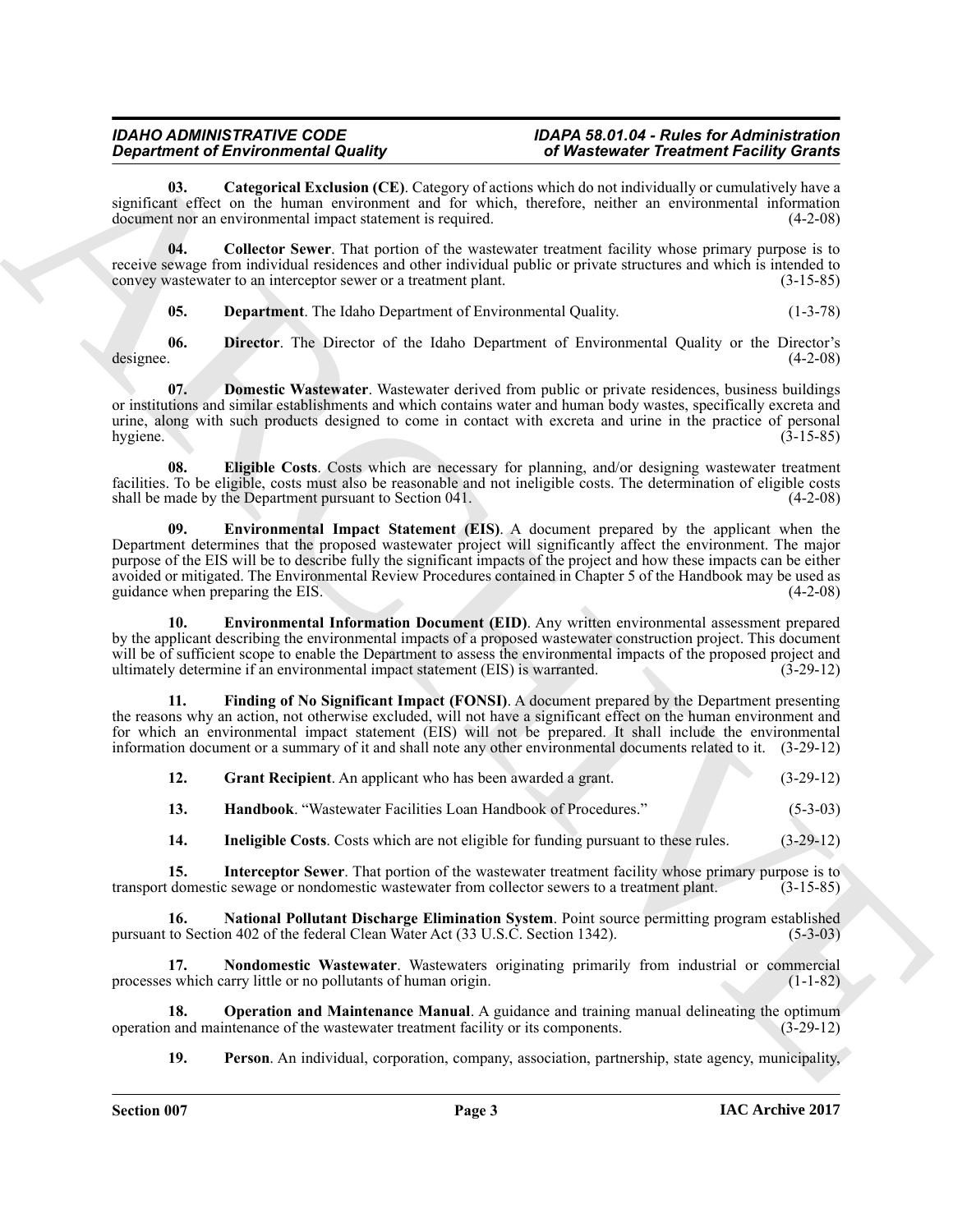<span id="page-3-0"></span>or federal agency (and includes officers, employees, and agents of any corporation, company, association, state agency, municipality or federal agency). agency, municipality, or federal agency).

**Contract of Entropy control and Proposition** Control and the set of **Westerwater Proposition** Control and the set of the set of the set of the set of the set of the set of the set of the set of the set of the set of the **20. Planning Document**. A document which describes the condition of a public wastewater system and presents a cost effective and environmentally sound alternative to achieve or maintain regulatory compliance. Engineering reports and facility plans are examples of such planning documents. The planning documents shall be prepared by or under the responsible charge of an Idaho licensed professional engineer and shall bear the imprint of the engineer's seal. Requirements for planning documents prepared using grant funds are provided in Section 030 of these rules and in the Handbook. (3-29-12)

<span id="page-3-1"></span>**21. Point Source**. Any discernible, confined and discrete conveyance, including but not limited to any pipe, ditch, channel, tunnel, conduit, well, discrete fissure, container, rolling stock, concentrated animal feeding operation, or vessel or other floating craft, from which pollutants are, or may be discharged. This term does not include return flows from irrigated agriculture, discharges from dams and hydroelectric generating facilities or any source or activity considered a nonpoint source by definition. (5-3-03)

**22. Pollutant**. Any chemical, biological, or physical substance whether it be solid, liquid, gas, or a quality thereof, which if released into the environment can, by itself or in combination with other substances, create a nuisance or render that environment harmful, detrimental, or injurious to public health, safety or welfare or to domestic, commercial, industrial, recreational, aesthetic or other beneficial uses. (3-15-85)

<span id="page-3-4"></span><span id="page-3-3"></span><span id="page-3-2"></span>**23. Priority List**. A list of proposed projects rated by severity as described in Section 020. (5-3-03)

**24. Qualifying Entity**. Any county, city, special service district, nonprofit corporation, or other governmental entity, or a combination thereof, having authority to collect, treat or dispose of wastewater. (4-2-08)

<span id="page-3-7"></span><span id="page-3-6"></span><span id="page-3-5"></span>**25. Rehabilitation**. The repair or replacement of limited segments of interceptor or collector sewers. (1-3-78)

**26.** Reserve Capacity. That portion of the treatment works that is designed and incorporated in the ted facilities to handle future sewage flows and loadings. (1-1-82) constructed facilities to handle future sewage flows and loadings.

**27. Sewer Use Ordinance/Sewer Use Resolution**. An ordinance or resolution which requires new sewers and connections to be properly designed and constructed, prohibits extraneous sources of inflow and prohibits introduction of wastes into the sewer in an amount that endangers the public safety or the physical or operational integrity of the wastewater treatment facility.

<span id="page-3-13"></span><span id="page-3-9"></span><span id="page-3-8"></span>**28.** State. The state of Idaho. (3-15-85)

**29. Suspension**. An action by the Director to suspend a grant contract prior to project completion for a cause. Suspended contracts may be reinstated. (10-6-88) specified cause. Suspended contracts may be reinstated.

**30. Sustainability**. Sustainability will include efforts for energy and water conservation, extending the life of capital assets, green building practices, and other environmentally innovative approaches to infrastructure repair, replacement and improvement. (3-29-12) repair, replacement and improvement.

<span id="page-3-10"></span>**31. Termination**. An action by the Director to permanently terminate a grant contract prior to project completion for a specific cause. Terminated contracts will not be reinstated. (10-6-88)

<span id="page-3-11"></span>**32. Treatment Plant**. That portion of the wastewater treatment facility whose primary purpose is to from domestic and nondomestic wastewater. (3-15-85) remove pollutants from domestic and nondomestic wastewater.

<span id="page-3-12"></span>**33. User Charge System**. A system of rates and service charges applicable to specific types of users, including any legal enforcement mechanism as may be required, and which provides sufficient reserves and/or revenues for debt retirement, operation and maintenance, and replacement of the wastewater treatment facility.

(4-2-08)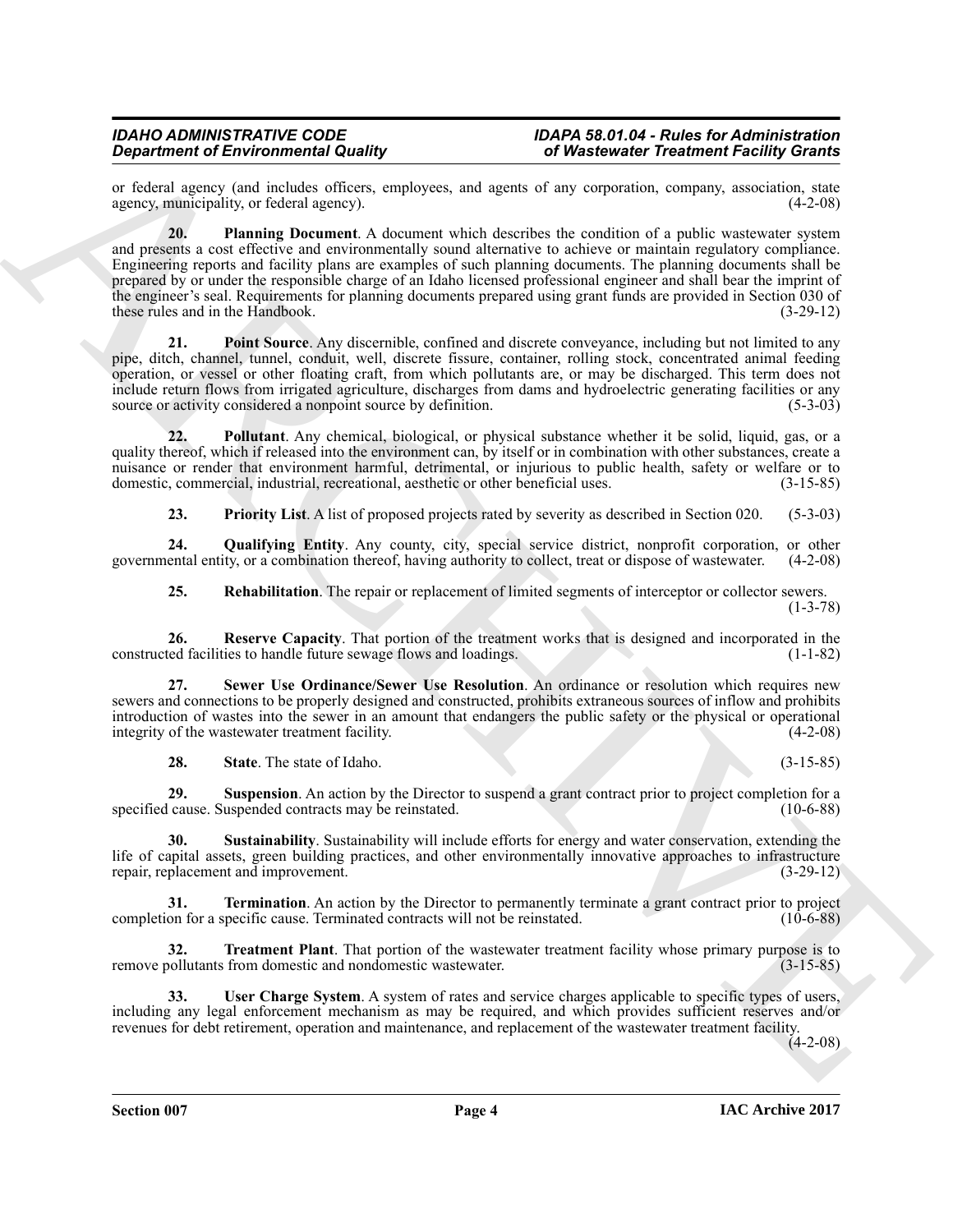# *IDAHO ADMINISTRATIVE CODE IDAPA 58.01.04 - Rules for Administration Department Facility Grants*

<span id="page-4-3"></span><span id="page-4-2"></span>**34. Wastewater**. A combination of the liquid and water-carried wastes from dwellings, commercial buildings, industrial plants, institutions and other establishments, together with any groundwater, surface water and storm water that may be present; liquid and water that is physically, chemically, biologically, or rationally identifiable as containing excreta, urine, pollutants or domestic or commercial wastes; sewage. (3-15-85)

*Department of Encyclopedial Galley School 2008* **Constrained Theoretical Theoretical Theoretical School 2008 Constrained Theoretical School 2008 Constrained Theoretical School 2008 Constrained Theoretical Galley School 2 35. Wastewater Treatment Facility**. Any facility, including land, equipment, furnishings and appurtenances thereof, for the purpose of collecting, treating, neutralizing or stabilizing wastewater and removing pollutants from wastewater including the treatment plant, collectors, interceptors, outfall and outlet sewers, pumping stations, sludge treatment and handling systems and land disposal systems. (10-6-88)

# <span id="page-4-0"></span>**008. -- 019. (RESERVED)**

# <span id="page-4-4"></span><span id="page-4-1"></span>**020. PRIORITY RATING SYSTEM.**

Projects are identified for placement on priority lists by surveying eligible entities directly on an annual basis. Information is also received from the Department and consulting engineers. Grant funds are awarded to projects based on priority ratings. Projects are rated by the Department on a standard priority rating form using public health, sustainability, and water quality criteria.

<span id="page-4-7"></span>**01. Purpose**. A priority rating system shall be utilized by the Department to annually allot available funds to water quality projects determined eligible for funding assistance in accordance with these rules. (3-29-12)

<span id="page-4-6"></span>**02. Priority Rating**. The priority rating system shall be based on a numerical point system. Priority hall contain the following points: (3-29-12) criteria shall contain the following points:

**a.** Public health emergency or hazard certified by the Idaho Board of Environmental Quality, the Department, a District Health Department, or by a District Board of Health - one hundred fifty (150) points.

(3-29-12)

**b.** Regulatory compliance issues (e.g., noncompliance and resulting legal actions relating to cture deficiencies at a wastewater facility) – up to one hundred (100) points. (3-29-12) infrastructure deficiencies at a wastewater facility) – up to one hundred (100) points.

**c.** Watershed restoration (e.g., implementation of best management practices or initiation of construction at wastewater collection and treatment facilities as part of an approved total maximum daily load plan, implementation of nonpoint source management actions in protection of a threatened water, or is part of a special water quality effort) – up to one hundred (100) points. water quality effort) – up to one hundred  $(100)$  points.

**d.** Watershed protection from impacts (e.g., improvement of beneficial use(s) in a given water body, evidence of community support, or recognition of the special status of the affected water body) – up to one hundred (100) points. (3-29-12)

**e.** Preventing impacts to uses (nonpoint source pollution projects) – up to one hundred (100) points. (3-29-12)

**f.** Sustainability efforts (e.g., prospective efforts at energy conservation, water conservation, extending the life of capital assets, green building practices, and other environmentally innovative approaches to infrastructure repair, replacement and improvement) – up to fifty (50) points. (3-29-12) infrastructure repair, replacement and improvement) – up to fifty  $(50)$  points.

<span id="page-4-8"></span><span id="page-4-5"></span>**g.** Affordability (current system user charges exceed state affordability guidelines) -- ten (10) points. (3-29-12)

**03. Rating Forms**. Rating criteria for Subsection 020.02 is set forth in a rating form that is available in the Handbook. (3-29-12)

**04. Priority List**. A list shall be developed from projects rated according to Subsection 020.02. Such list shall be submitted for public review and comment, and shall thereafter be submitted to the Board for approval.  $(3-29-12)$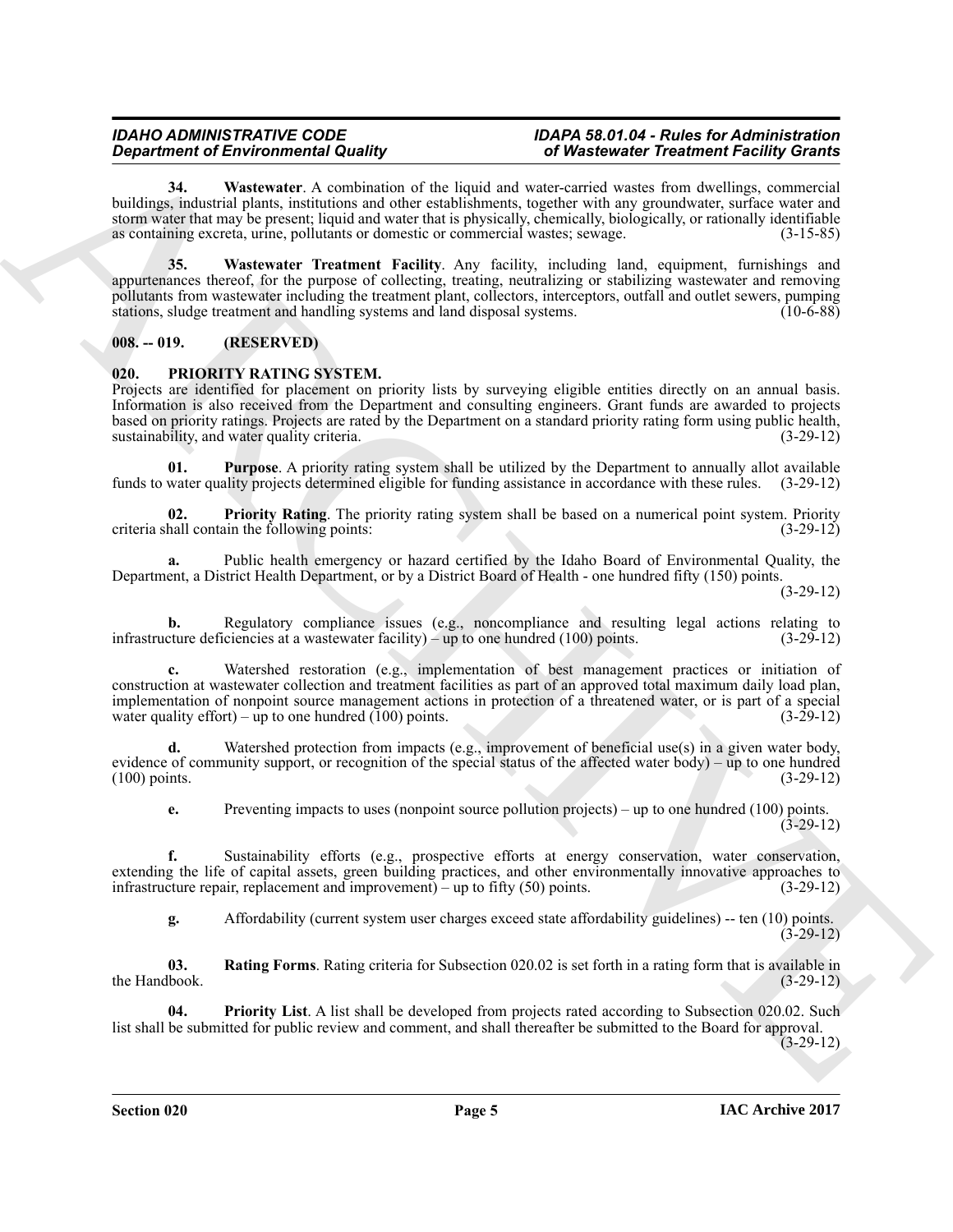# **Section 030 Page 6**

# *IDAHO ADMINISTRATIVE CODE IDAPA 58.01.04 - Rules for Administration Department Facility Grants*

<span id="page-5-3"></span>**a. Priority Reevaluation**. Whenever significant changes occur, which in the Department's judgment would affect the basis for or the need for the planning project, a reevaluation of that priority rating will be conducted. (3-29-12)

<span id="page-5-5"></span><span id="page-5-4"></span>**b.** Priority Target Date. An eligible applicant whose project is on the approved priority list, and for which funding is available, will be contacted by the Department and a target date for submission of a completed grant application will be established. (3-29-12) application will be established.

Government of Environmental Gastley. The Waleston structure of the matter of the structure of the structure of the structure of the structure of the structure of the structure of the structure of the structure of the stru **Project Bypass.** A project that does not or will not meet the project target date or a Department schedule that allows for timely utilization of grant funds may be bypassed, substituting in its place the next highest ranking project(s) that are ready to proceed. An eligible applicant that is bypassed will be notified in writing of the reasons for being bypassed. (3-29-12) reasons for being bypassed.

<span id="page-5-2"></span>**05.** Amendment of Priority List. The Director may amend the Priority List as set forth in Section 081 of these rules. (3-29-12) of these rules.  $(3-29-12)$ 

# <span id="page-5-0"></span>**021. -- 029. (RESERVED)**

# <span id="page-5-6"></span><span id="page-5-1"></span>**030. PROJECT SCOPE AND FUNDING.**

Grant funds awarded under this program will be used entirely to prepare a wastewater treatment facility planning document. The planning document will identify the cost effective and environmentally sound alternative to achieve or maintain compliance with IDAPA 58.01.16, "Wastewater Rules," and the federal Clean Water Act, 33 U.S.C.<br>Sections 1381 et seq. The planning document must be approved by the Department. (3-29-12) Sections 1381 et seq. The planning document must be approved by the Department.

### <span id="page-5-7"></span>**01. Planning Document**. (3-29-12)

**a.** A planning document shall include all items required by IDAPA 58.01.16, "Wastewater Rules," Subsection 411.03 or 410.04. Should the grant recipient proceed to construction using federal funds (e.g., a state revolving fund loan), then the items listed in Subsection 030.01.b. of these rules shall be required prior to construction. (3-29-12) construction. (3-29-12)

**b.** A planning document that is prepared anticipating the use of federal funds shall include an environmental review that will require the Department approval of both a draft and final planning document.

(3-29-12)

i. The draft planning document shall include all items required by 58.01.16 "Wastewater Rules," Subsection  $411.03$  or  $410.04$ , as well as the following:

(1) Description of existing conditions for the proposed project area; (4-2-08)

(2) Description of future conditions for the proposed project area; (4-2-08)

(3) Development and initial screening of alternatives; and (3-29-12)

(4) Development of an environmental review specified by the Department as described in Section 042. (3-29-12)

ii. The final planning document shall include all items required of the draft planning document as well as the following:  $(3-29-12)$ 

| Final screening of principal alternatives and plan adoption; | $(4-2-08)$  |
|--------------------------------------------------------------|-------------|
| Selected plan description and implementation arrangements;   | $(3-25-16)$ |

- (3) Relevant engineering data supporting the final alternative; and (3-25-16)
- (4) Assessment of the cost and effectiveness, to the maximum extent practicable, of efficient water use,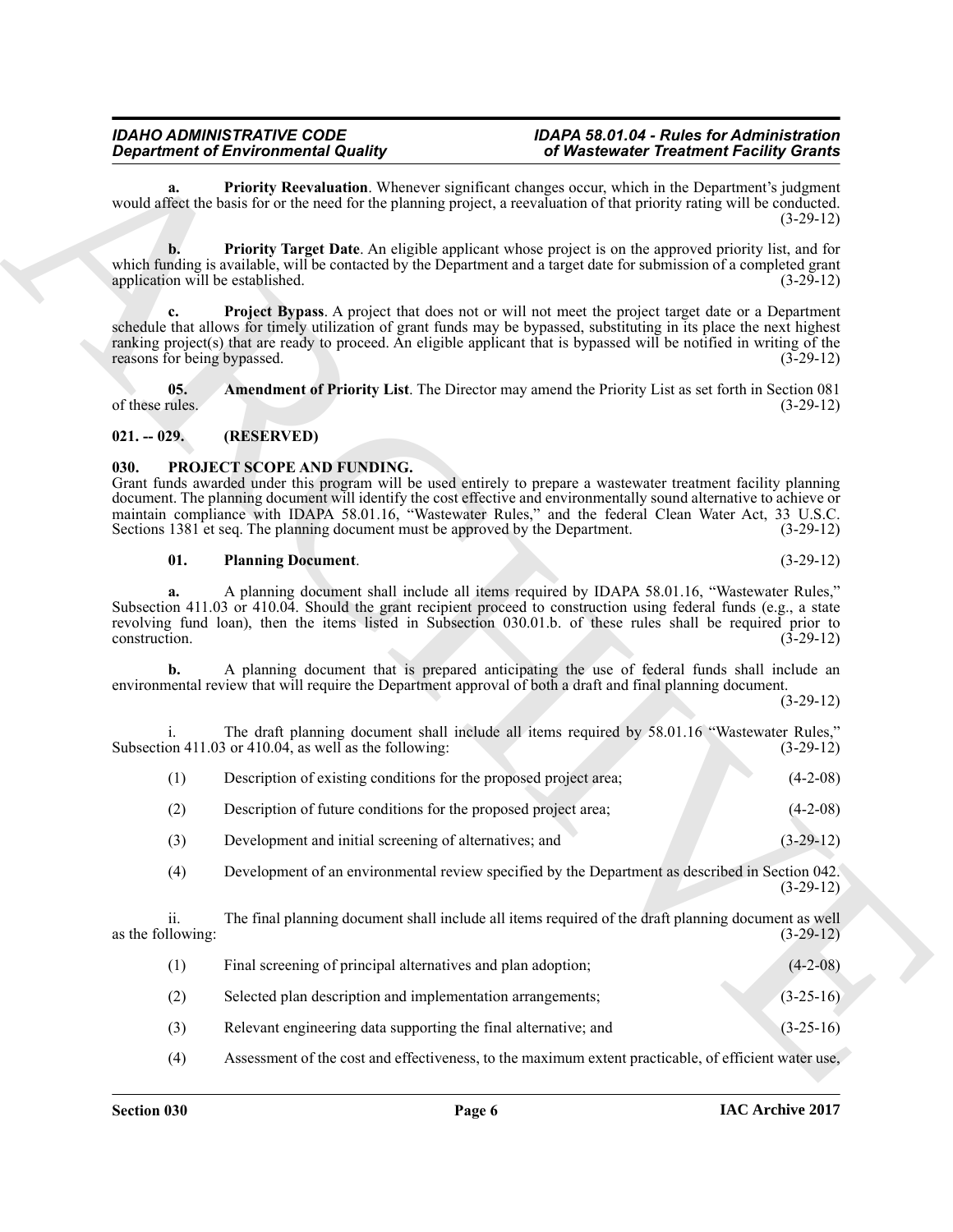reuse, recapture and conservation, and energy conservation, with cost including construction, operation and maintenance, and replacement. (3-25-16) maintenance, and replacement.

**Consideration of Entroprints (and the system of the system of the system of the system of the system of the system of the system of the system of the system of the system of the system of the system of the system of the** iii. The grant recipient shall provide an opportunity for the public to comment on the draft planning document. The public comment period shall be held after alternatives have been developed and the Department has approved the draft planning document. The grant recipient shall provide written notice of the public comment period and hold at least one (1) public meeting within the jurisdiction of the grant recipient during the public comment period. At the public meeting, the draft planning document shall be presented by the grant recipient with an explanation of the alternatives identified. The cost effective and environmentally sound alternative selected shall consider public comments received from those affected by the proposed project. After the public meeting and public comment period, the final alternative will be selected and the Environmental Information Document may be prepared. (3-29-12) prepared.  $(3-29-12)$ 

**c.** The draft and final planning document shall bear the imprint of an Idaho licensed professional engineer's seal that is both signed and dated by the engineer. (3-29-12)

<span id="page-6-2"></span>**d.** The draft and final planning documents must be reviewed and approved by the Department. (3-29-12)

**e.** The planning period shall be twenty (20) years for all facilities except for conveyance systems av be forty (40) years. (4-2-08) which may be forty  $(40)$  years.

**02.** Limitation on Funding Assistance. The maximum grant funding provided in a state planning ard shall not exceed fifty percent (50%) of the total eligible costs for grants awarded. (4-2-08) grant award shall not exceed fifty percent  $(50\%)$  of the total eligible costs for grants awarded.

# <span id="page-6-0"></span>**031. -- 039. (RESERVED)**

# <span id="page-6-3"></span><span id="page-6-1"></span>**040. REVIEW AND EVALUATION OF GRANT APPLICATIONS.**

**01. Submission of Application**. Those eligible systems which received high priority ranking shall be invited to submit an application. The applicant shall submit to the Department, a completed application in a form as prescribed by the Department. (5-3-03) prescribed by the Department.

<span id="page-6-5"></span><span id="page-6-4"></span>**02. Application Requirements**. Applications shall contain the following documentation as applicable:  $(5 - 3 - 03)$ 

**a.** An authorizing resolution passed by a majority of the governing body authorizing an elected r officer of the qualifying entity to commit funding; and (5-3-03) official or officer of the qualifying entity to commit funding; and (5-3-03)

**b.** Contracts for engineering services or other technical services, and the description of costs and tasks set forth therein shall be in sufficient detail for the Department to determine whether the costs associated with the tasks are eligible costs pursuant to Section 041. (5-3-03)

**c.** Planning Document. Plan of study describing the work tasks to be performed in the planning document, a schedule for completion of the work tasks and an estimate of staff hours and costs to complete the work tasks.<br>(3-29-12)  $t$ asks.  $(3-29-12)$ 

| d. | Design: | $(4-2-08)$ |
|----|---------|------------|
|    |         |            |

i. Planning document; and (3-29-12)

ii. Intermunicipal service agreements between all qualifying entities within the scope of the project, if applicable. (4-2-08)

**e.** Justification for the engineering firm selected. An engineering firm selected by the applicant must (5-3-03) at a minimum: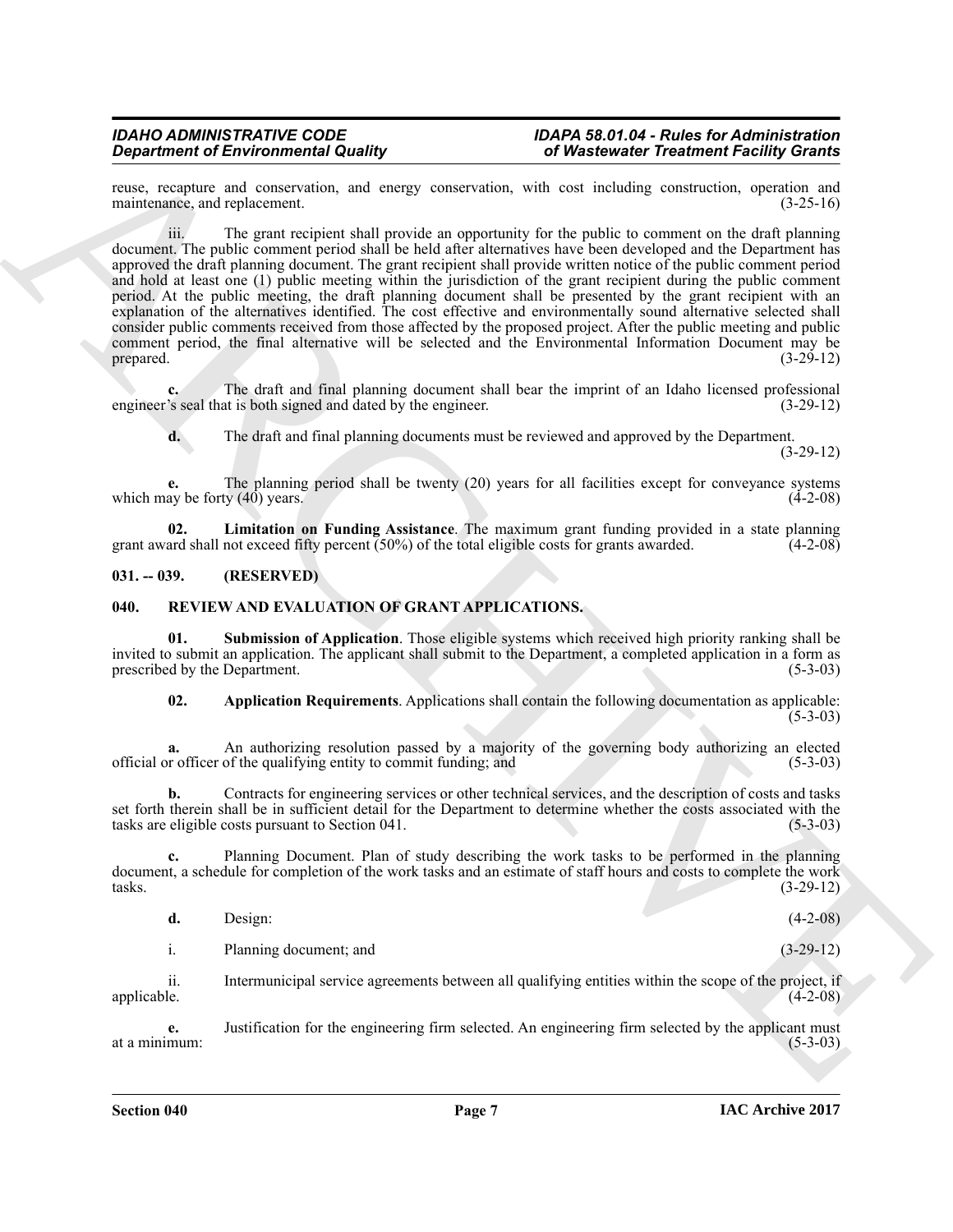# <span id="page-7-7"></span><span id="page-7-6"></span><span id="page-7-5"></span><span id="page-7-4"></span><span id="page-7-3"></span><span id="page-7-2"></span><span id="page-7-1"></span><span id="page-7-0"></span>**041. DETERMINATION OF ELIGIBILITY OF COSTS.**

|                                           | <b>Department of Environmental Quality</b>                                                                      | of Wastewater Treatment Facility Grants                                                                                                                                                                                                                                                                                                                                    |
|-------------------------------------------|-----------------------------------------------------------------------------------------------------------------|----------------------------------------------------------------------------------------------------------------------------------------------------------------------------------------------------------------------------------------------------------------------------------------------------------------------------------------------------------------------------|
| Idaho Code; and                           |                                                                                                                 | Be procured through the selection guidelines and procedures prescribed under Section 67-2320,<br>$(5-3-03)$                                                                                                                                                                                                                                                                |
| 11.<br>Engineers and Land Surveyors; and  |                                                                                                                 | Be a registered professional engineer currently licensed by the Idaho Board of Professional<br>$(5-3-03)$                                                                                                                                                                                                                                                                  |
| iii.<br>financial assistance program; and |                                                                                                                 | Not be debarred or otherwise prevented from providing services under another federal or state<br>$(5-3-03)$                                                                                                                                                                                                                                                                |
| IV.                                       | certification of liability insurance shall be included in the application.                                      | Be covered by professional liability insurance in accordance with Subsection 050.05.d. A<br>$(5-3-03)$                                                                                                                                                                                                                                                                     |
| f.                                        | sufficient detail for the Department to determine whether the costs are eligible costs pursuant to Section 041. | A description of other costs, not included in the contracts for engineering or other technical<br>services, for which the applicant seeks funding. The description of the costs and tasks for such costs must be in<br>$(5-3-03)$                                                                                                                                          |
|                                           | 67-2320, 59-1026, and 42-3212, Idaho Code.                                                                      | A demonstration that the obligation to pay the costs for which funding is requested, is the result or<br>will be the result of the applicant's compliance with applicable competitive bidding requirements and requirements<br>for professional service contracts, including without limitation, the requirements set forth in Sections 67-2801 et seq.,<br>$(4-2-08)$     |
| h.                                        | A statement regarding how the non-grant portion of the project will be funded.                                  | $(5-3-03)$                                                                                                                                                                                                                                                                                                                                                                 |
| 03.                                       | whether they contain all of the information required by Subsection 040.02.                                      | Determination of Completeness of Application. Applications will be reviewed to determine<br>$(5-3-03)$                                                                                                                                                                                                                                                                     |
| 04.<br>provide the missing documentation. |                                                                                                                 | Notification of Incompleteness of Application. Written notification if an application is<br>incomplete, including an explanation of missing documentation, will be sent to the applicant. The applicant may<br>$(5-3-03)$                                                                                                                                                  |
| 05.                                       | project readiness is secured, provided the applicant remains on the approved priority list.                     | <b>Reapplication for Grant</b> . The action of disapproving, recalling or terminating a grant in no way<br>precludes or limits the former applicant from reapplying for another grant when project deficiencies are resolved and<br>$(10-6-88)$                                                                                                                            |
| 041.                                      | DETERMINATION OF ELIGIBILITY OF COSTS.<br>determine whether the costs are eligible costs for funding.           | The Department shall review the application, including any contracts required to be submitted with the application, to<br>$(5-3-03)$                                                                                                                                                                                                                                       |
| 01.                                       | Eligible Costs. Eligible costs are those determined by the Department to be:                                    | $(5-3-03)$                                                                                                                                                                                                                                                                                                                                                                 |
| a.                                        | Necessary costs;                                                                                                | $(3-29-12)$                                                                                                                                                                                                                                                                                                                                                                |
| b.                                        | Reasonable costs; and                                                                                           | $(3-29-12)$                                                                                                                                                                                                                                                                                                                                                                |
| c.                                        | Costs that are not ineligible as described in Subsection 041.05.                                                | $(4-2-08)$                                                                                                                                                                                                                                                                                                                                                                 |
| 02.                                       | the application that describes the scope of the project to be funded.                                           | Necessary Costs. The Department shall determine whether costs are necessary by comparing the<br>tasks for which the costs will be incurred to the scope of the project as described in the plan of study for facility<br>planning, the planning document for design of wastewater treatment facilities, and any other relevant information in<br>$(3-29-12)$               |
| 03.                                       | forth in Sections 67-2801 et seq., 67-2320, 59-1026, and 42-3212, Idaho Code.                                   | <b>Reasonable Costs.</b> Costs shall be determined by the Department to be reasonable if the obligation<br>to pay the costs is the result of or will be the result of the applicant's compliance with applicable competitive bidding<br>requirements and requirements for professional service contracts, including without limitation, the requirements set<br>$(4-2-08)$ |
|                                           |                                                                                                                 |                                                                                                                                                                                                                                                                                                                                                                            |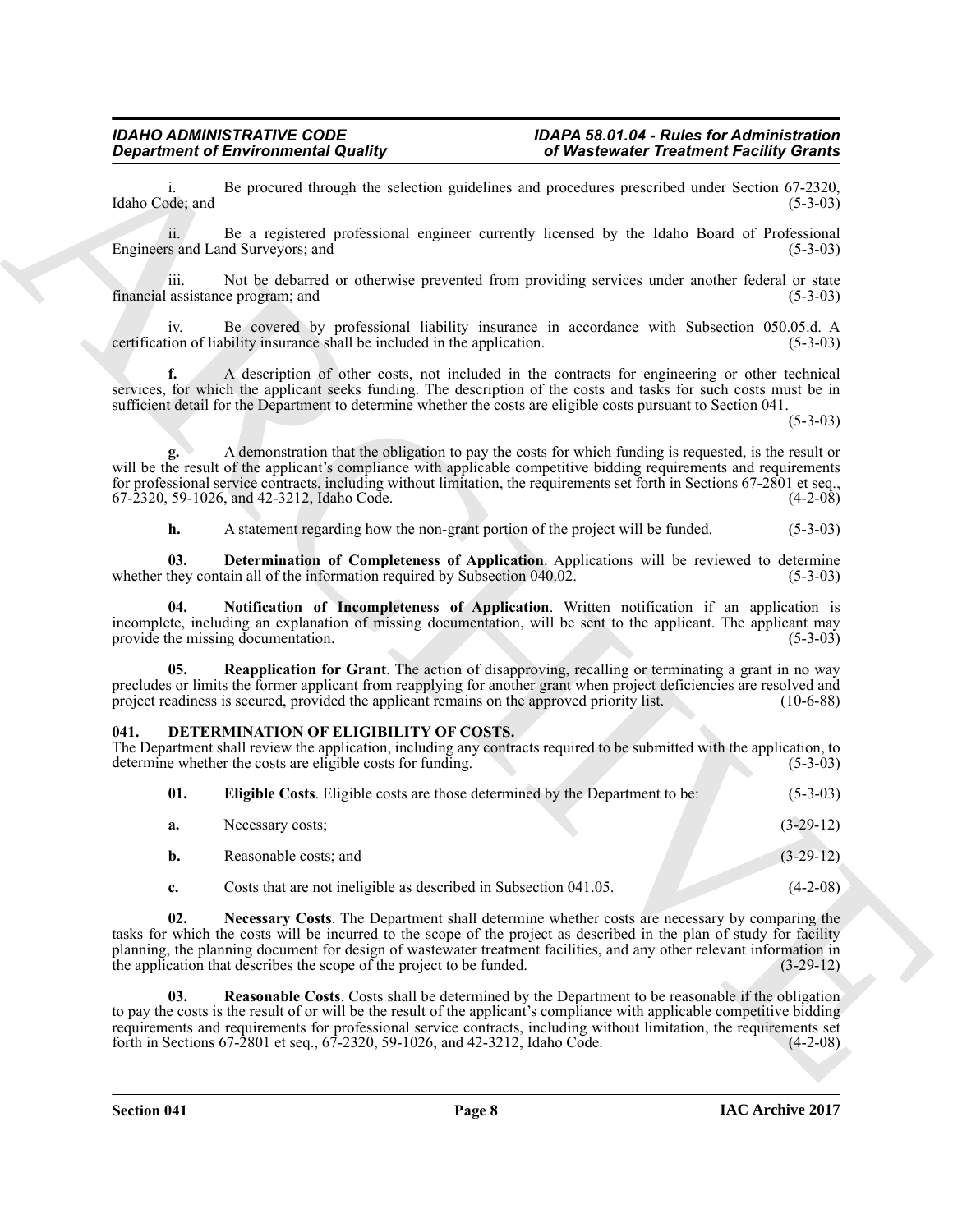# <span id="page-8-2"></span><span id="page-8-1"></span><span id="page-8-0"></span>*IDAHO ADMINISTRATIVE CODE IDAPA 58.01.04 - Rules for Administration Department of Environmental Quality of Wastewater Treatment Facility Grants*

|            | <b>Department of Environmental Quality</b>                                                                                                                                                                                                                                                                                                           | of Wastewater Treatment Facility Grants |
|------------|------------------------------------------------------------------------------------------------------------------------------------------------------------------------------------------------------------------------------------------------------------------------------------------------------------------------------------------------------|-----------------------------------------|
| 04.        | Examples of Costs That May Be Eligible. Examples of costs that may be eligible, if determined<br>necessary, reasonable and not ineligible costs include:                                                                                                                                                                                             | $(5-3-03)$                              |
| a.         | Costs of salaries, benefits, and expendable material the qualified entity incurs in the project except<br>ordinary operating expenses such as salaries and expenses of a mayor, city council members or a city attorney;                                                                                                                             |                                         |
|            |                                                                                                                                                                                                                                                                                                                                                      | $(4-2-08)$                              |
| b.         | Contracts for professional and consulting services;                                                                                                                                                                                                                                                                                                  | $(4-2-08)$                              |
| c.         | Planning directly related to the water pollution control projects;                                                                                                                                                                                                                                                                                   | $(5-3-03)$                              |
| d.         | Sewer system evaluations;                                                                                                                                                                                                                                                                                                                            | $(5-3-03)$                              |
| e.         | Financial and management capability analysis;                                                                                                                                                                                                                                                                                                        | $(5-3-03)$                              |
| documents; | Preparation of construction drawings, specifications, estimates, and construction contract                                                                                                                                                                                                                                                           | $(5-3-03)$                              |
| g.         | Public participation for alternative selection;                                                                                                                                                                                                                                                                                                      | $(5-3-03)$                              |
| h.         | Development of user charge and financial management systems;                                                                                                                                                                                                                                                                                         | $(5-3-03)$                              |
| i.         | Development of sewer use ordinance or resolution;                                                                                                                                                                                                                                                                                                    | $(4-2-08)$                              |
| j.         | Staffing plans and budget development;                                                                                                                                                                                                                                                                                                               | $(5-3-03)$                              |
| k.         | Certain direct and other costs as determined eligible by the Department;                                                                                                                                                                                                                                                                             | $(5-3-03)$                              |
|            | Costs of complying with the federal Clean Water Act, 33 U.S.C Sections 1251 et seq., loan<br>requirements applied to specific projects; and                                                                                                                                                                                                          | $(4-2-08)$                              |
| m.         | Site acquisition services which could include legal fees, appraisals and surveys for land associated<br>with the cost-effective alternative in the report and for purchase from a willing seller.                                                                                                                                                    | $(3-29-12)$                             |
| 05.        | Ineligible Project Costs. Costs which are ineligible for funding include, but are not limited to:                                                                                                                                                                                                                                                    | $(5-3-03)$                              |
| a.         | Basin or area wide planning not directly related to the project;                                                                                                                                                                                                                                                                                     | $(5-3-03)$                              |
| b.         | Personal injury compensation or damages arising out of the project;                                                                                                                                                                                                                                                                                  | $(5-3-03)$                              |
| c.         | Fines or penalties due to violations of, or failure to comply with, federal, state, or local laws;                                                                                                                                                                                                                                                   | $(5 - 3 - 03)$                          |
| d.         | Costs outside the scope of the approved project;                                                                                                                                                                                                                                                                                                     | $(5-3-03)$                              |
| e.         | Ordinary operating expenses such as salaries and expenses of a mayor, city council members, city<br>attorney, or district personnel costs and acquiring project funding; and                                                                                                                                                                         | $(4-2-08)$                              |
| f.         | Cost of refinancing existing indebtedness.                                                                                                                                                                                                                                                                                                           | $(5-3-03)$                              |
| g.         | Costs incurred prior to award of the grant unless specifically approved in writing as eligible pre-<br>award costs by the Department.                                                                                                                                                                                                                | $(3-29-12)$                             |
| 06.        | Notification Regarding Eligible Costs. Prior to providing a grant offer, the Department shall<br>notify the applicant that certain costs are not eligible for funding and the reasons for the Department's determination.<br>If such costs are included in the engineering contract, the Department shall also provide notification to the engineer. |                                         |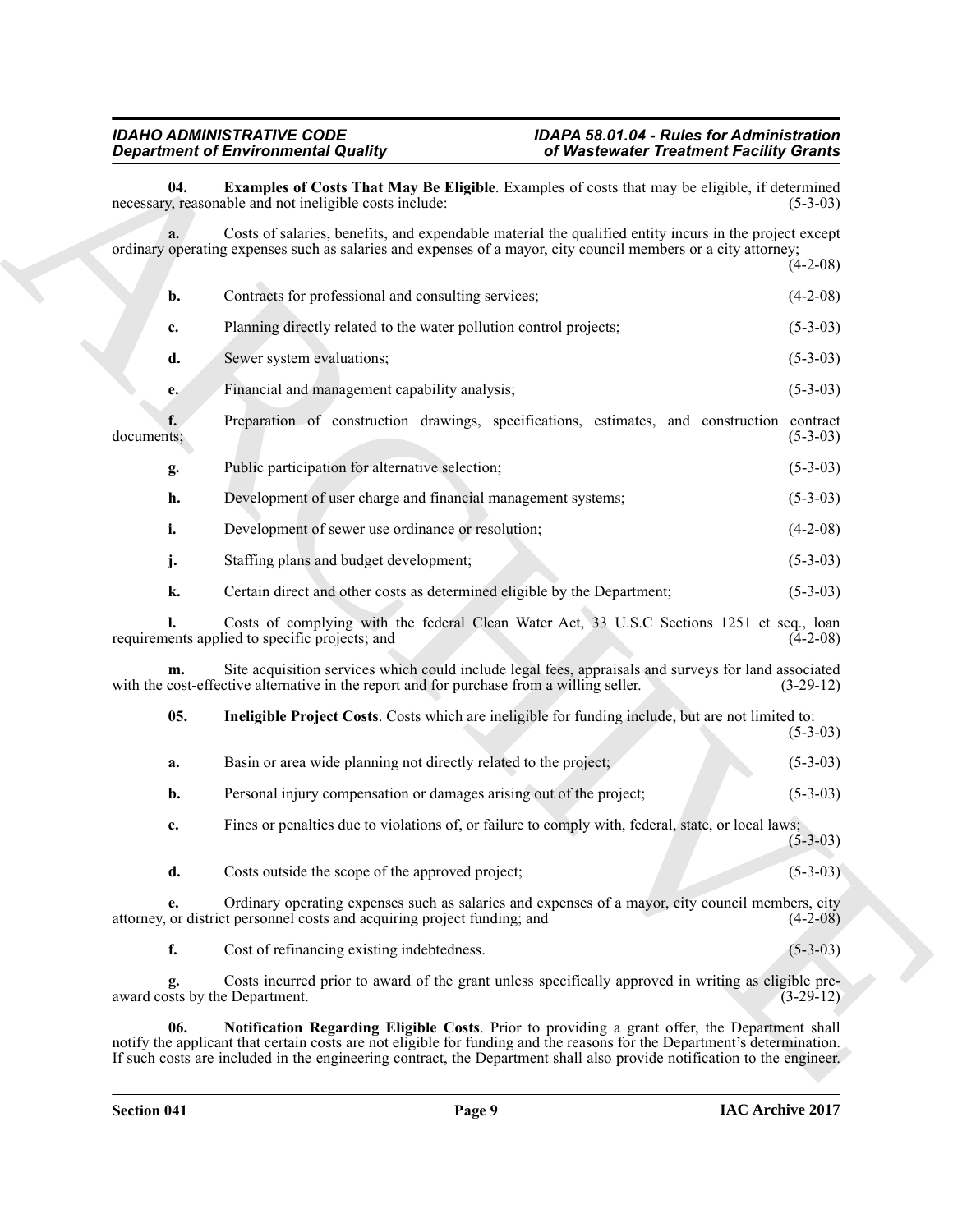## *IDAHO ADMINISTRATIVE CODE IDAPA 58.01.04 - Rules for Administration Department Facility Grants*

The applicant may provide the Department additional information in response to the notice. (5-3-03)

<span id="page-9-1"></span>**07. Eligible Costs and the Grant Offer**. The grant offer shall reflect those costs determined by the Department to be eligible costs. The grant offer, however, may include estimates of some eligible costs that have not yet been set. Actual eligible costs may differ from such estimated costs set forth in the grant offer. In addition, grant disbursements may be increased or decreased if eligible costs are modified as provided in Section 060. (4-2-08)

# <span id="page-9-2"></span><span id="page-9-0"></span>**042. ENVIRONMENTAL REVIEW.**

<span id="page-9-4"></span>**Environmental Documentation**. The grant recipient may complete an environmental review as part of and in conjunction with a planning document. Guidance on how to complete an environmental review may be found in Chapter 5 of the Handbook. If the grant recipient prepares an environmental review, then the Department shall be consulted at an early stage in the preparation of the planning document to determine the required level of environmental review. Based on review of existing information and assessment of environmental impacts, the grant recipient may complete one (1) of the following:  $(3-29-12)$ 

**a.** Submit a request for Categorical Exclusion (CE) with supporting backup documentation as by the Department; (4-2-08) specified by the Department;

**b.** Prepare an Environmental Information Document (EID) in a format specified by the Department; (4-2-08) or  $(4-2-08)$ 

<span id="page-9-3"></span>**c.** Prepare an Environmental Impact Statement (EIS) in a format specified by the Department.

(4-2-08)

**02.** Categorical Exclusion. If the grant recipient requests a CE, the Department shall review the nd, based upon the supporting documentation, take one (1) of the following actions: (3-29-12) request and, based upon the supporting documentation, take one  $(1)$  of the following actions:

**a.** Determine if an action is consistent with categories eligible for exclusion whereupon the Department shall issue a notice of CE from further substantive environmental review. Once the CE is granted for the selected alternative, the Department shall publish a notice of CE in a local newspaper, following which the planning document can be approved; or (3-29-12) document can be approved; or

**b.** Determine if the action is not consistent with categories eligible for exclusion and that issuance of a CE is not appropriate. If issuance of a CE is not appropriate, the Department shall notify the grant recipient of the need to prepare an EID. (3-29-12)

<span id="page-9-5"></span>**03. Environmental Information Document Requirements**. When an EID is required, the grant shall prepare the EID in accordance with the following Department procedures: (3-29-12) recipient shall prepare the EID in accordance with the following Department procedures:

**a.** Various laws and executive orders related to environmentally sensitive resources shall be considered as the EID is prepared. Appropriate state and federal agencies shall be consulted regarding these laws and executive orders. (4-2-08)

**b.** A full range of relevant impacts, both direct and indirect, of the proposed project shall be discussed in the EID, including measures to mitigate adverse impacts, cumulative impacts, and impacts that shall cause irreversible or irretrievable commitment of resources. (4-2-08) irreversible or irretrievable commitment of resources.

<span id="page-9-6"></span>**c.** The Department shall review the draft EID and either request additional information about one (1) potential impacts, or draft a "finding of no significant impact" (FONSI). or more potential impacts, or draft a "finding of no significant impact" (FONSI).

**Equivalent of Environmental Quality (30 Minimized increases) (45 Minimized Frequencies Frequencies Contains (40 Minimized increases) (45 Minimized increases) (45 Minimized increases) (45 Minimized increases) (45 Minimize 04. Final Finding of No Significant Impact**. The Department shall publish the draft FONSI in a newspaper of general circulation in the geographical area of the proposed project and shall allow a minimum thirty (30) day public comment period. Following the required period of public review and comment, and after any public concerns about project impacts are addressed, the FONSI shall become final. The Department shall assess the effectiveness and feasibility of mitigation measures identified in the FONSI and EID prior to the issuance of the final<br>FONSI and approval of the planning document. (3-29-12) FONSI and approval of the planning document.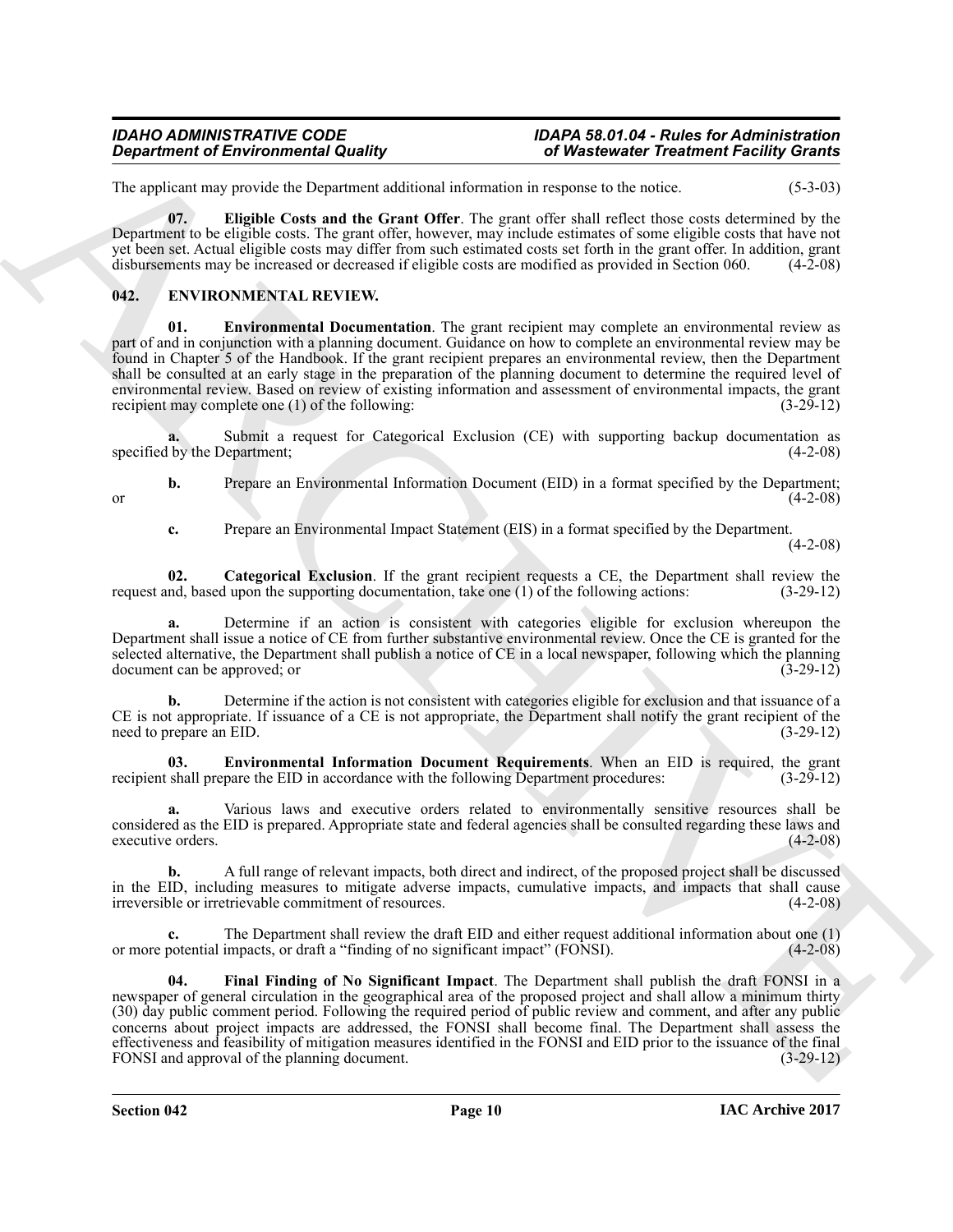<span id="page-10-2"></span>**05. Environmental Impact Statement (EIS) Requirements**. If an EIS is required, the grant recipient (3-29-12) shall: (3-29-12)

**a.** Contact all affected state agencies, and other interested parties, to determine the required scope of the document;  $(4-2-08)$ 

**b.** Prepare and submit a draft EIS to all interested agencies, and other interested parties, for review and comment; (4-2-08)

**c.** Conduct a public meeting which may be held in conjunction with a planning document meeting;<br>(3-29-12)  $(3-29-12)$ 

**d.** Prepare and submit a final EIS incorporating all agency and public input for Department review and approval. (4-2-08) (4-2-08)

<span id="page-10-3"></span>**06. Final EIS**. Upon completion of the EIS by the grant recipient and approval by the Department of all requirements listed in Subsection 042.05, the Department shall issue a record of decision, documenting the mitigative measures which shall be required of the grant recipient. The planning document can be completed once the final EIS has been approved by the Department. (3-29-12) final EIS has been approved by the Department.

<span id="page-10-4"></span>**07. Use of Environmental Reviews Conducted by Other Agencies**. If an environmental review for the project has been conducted by another state, federal, or local agency, the Department may, at its discretion, issue its own determination by adopting the document and public notification process of the other agency. (4-2-08)

**08. Validity of Review**. Environmental reviews, once completed by the Department, are valid for five (5) years from the date of completion. If a grant application is received for a project with an environmental review which is more than five (5) years old, the Department shall reevaluate the project, environmental conditions, and public comments and shall:  $(3-29-12)$ public comments and shall:

<span id="page-10-5"></span>**a.** Reaffirm the earlier decision; or (5-3-03)

**b.** Require supplemental information to the earlier Environmental Impact Statement, Environmental Information Document, or request for Categorical Exclusion. Based upon a review of the updated document, the Department shall issue and distribute a revised notice of Categorical Exclusion, finding of no significant impact, or record of decision.

# <span id="page-10-0"></span>**043. -- 049. (RESERVED)**

# <span id="page-10-6"></span><span id="page-10-1"></span>**050. GRANT OFFER AND ACCEPTANCE.**

<span id="page-10-9"></span>**01. Grant Offer**. Grant offers will be delivered to successful applicants by representatives of the Department or by registered mail. (3-15-85)

<span id="page-10-8"></span><span id="page-10-7"></span>**02. Acceptance of Grant Offer**. Applicants have sixty (60) days in which to officially accept the grant offer on prescribed forms furnished by the State. The sixty (60) day acceptance period commences from the date indicated on the grant offer notice. If the applicant does not accept the grant offer within the sixty (60) day period the grant funds may be offered to the next project of priority. (4-2-08)

*Government of Environmental Equatity Context in the Universe of Physicial Counter Context in the Context in the Context in the Context in the Context in the Context in the Context in the Context in the Context in the Co* Acceptance Executed as a Contract Agreement. Upon signature by the Director or the Director's designee as the grantor, and upon signature by the authorized representative of the qualifying entity, as the grant recipient, the grant offer shall become a grant contract agreement. The disbursement of funds pursuant to an agreement is subject to a finding by the Director that the grant recipient has complied with all agreement conditions and has prudently managed the project. The Director may, as a condition of payment, require that a grant recipient vigorously pursue any claims it has against third parties who will be paid in whole or in part, directly or indirectly, with grant funds or transfer its claim against such third parties to the Department. Grant contract agreements shall be interpreted according to the law of grants in aid. No third party shall acquire any rights against the State or its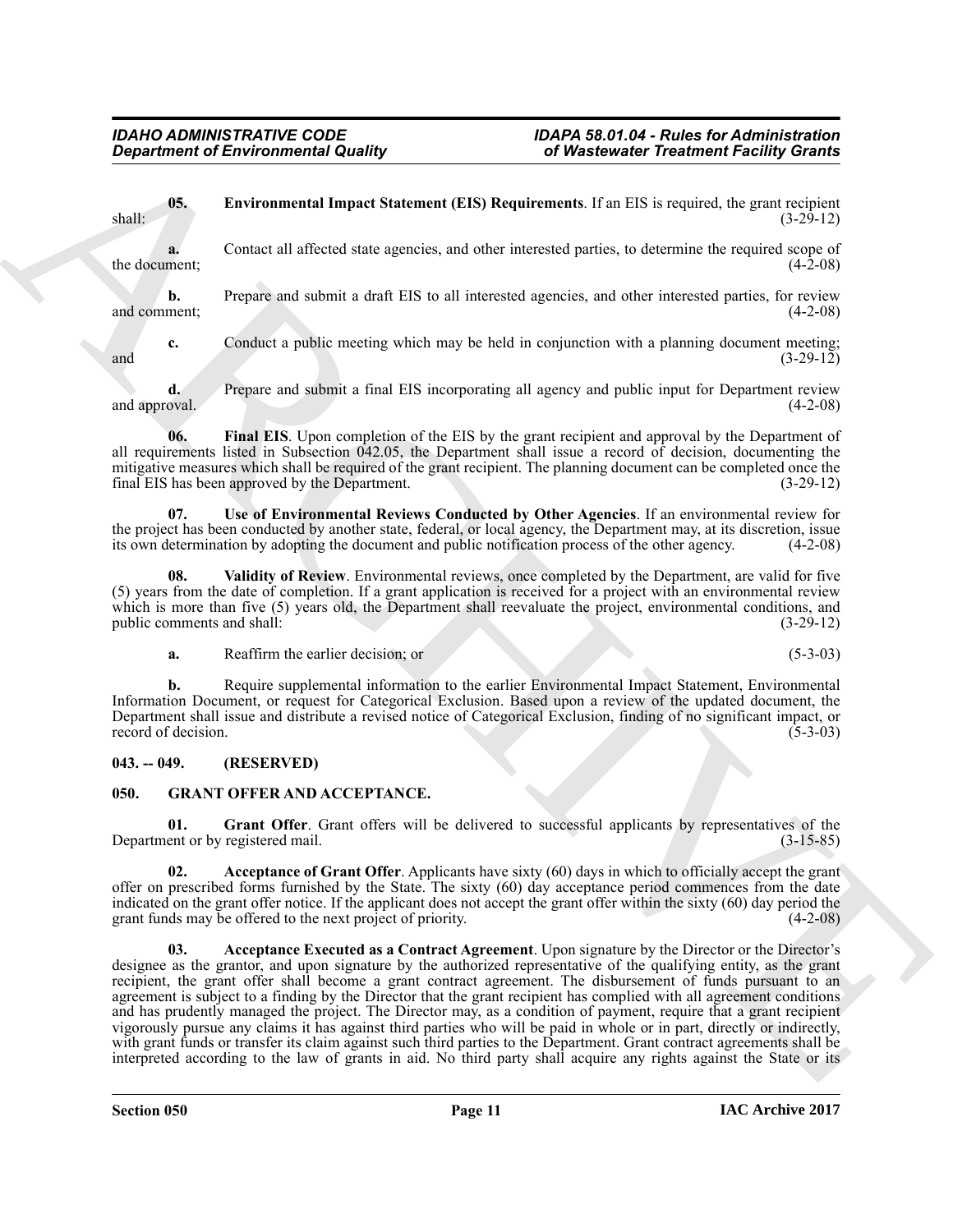## *IDAHO ADMINISTRATIVE CODE IDAPA 58.01.04 - Rules for Administration Department Facility Grants*

employees from a grant contract agreement. (3-29-12)

<span id="page-11-3"></span>**04. Estimate of Reasonable Cost**. Each grant project contract will include the eligible cost of the project. Some eligible costs may be estimated and the grant payments may be increased or decreased as provided in Section 060. Section 060.  $(5-3-03)$ 

**05. Terms of Agreement**. The grant offer shall contain terms of agreement as prescribed by the ent including, but not limited to: (3-15-85) Department including, but not limited to:

<span id="page-11-4"></span>**a.** Terms consistent with these rules and consistent with the scope of the grant project; and  $(3-29-12)$ 

**b.** Special clauses as determined necessary by the Department for the successful investigation, design, agement of the project; and (4-2-08) and management of the project; and

**c.** Terms consistent with applicable state and federal laws pertaining to planning documents, and design; and (3-29-12) design; and (3-29-12)

Government of Environmental Quality ( $\frac{1}{2}$  Whenever of Philosopher Presidential ( $\frac{1}{2}$  CB-12)<br>
and a Facture and ARCHIVES ( $\frac{1}{2}$  CB-12)  $\frac{1}{2}$  CB-12)  $\frac{1}{2}$  CB-12)  $\frac{1}{2}$  CB-12)  $\frac{1}{2}$  CB-12)  $\frac{1$ **d.** Requirement for the prime engineering firm(s) retained for engineering services to carry professional liability insurance to protect the public from the engineer's negligent acts and errors of omission of a professional nature. The total aggregate of the engineer's professional liability shall be one hundred thousand dollars (\$100,000) or twice the amount of the engineer's fee, whichever is greater. Professional liability insurance must cover all such services rendered for all project steps, whether or not such services or steps are state funded, until the certification of project performance is accepted by the Department. (4-2-08) certification of project performance is accepted by the Department.

The project documents shall be in accordance with the current edition of Idaho Standards for Public Works Construction (ISPWC) unless the grant recipient otherwise has approved and adopted acceptable public works construction standards approved by the Department. (3-29-12) construction standards approved by the Department.

### <span id="page-11-0"></span>**051. -- 059. (RESERVED)**

### <span id="page-11-5"></span><span id="page-11-1"></span>**060. PAYMENTS.**

<span id="page-11-12"></span>**01. Payments for State Grants**. Requests for payment will be submitted to the Department on a form provided by the Department. The Department will pay for those costs that are determined to be eligible. (5-3-03)

<span id="page-11-11"></span>**02.** Limitations on Advance Payments. Advanced payment will not be made on a project unless a equest from the grant recipient for a waiver is approved by the Board. (3-29-12) written request from the grant recipient for a waiver is approved by the Board.

<span id="page-11-9"></span>**03. Grant Increases**. Grant amendment increase requests as a result of an increase in eligible project costs will be considered, provided funds are available. Documentation and justification supporting the unavoidable need for a grant increase must be submitted to the Department for approval prior to incurring any costs above the approved eligible cost ceiling. (3-15-85)

<span id="page-11-10"></span>**04.** Increases for Bid Underestimates. Increases for bid underestimates may be considered for grant however, errors of omission or engineering consultant errors will not be considered. (10-6-88) increase; however, errors of omission or engineering consultant errors will not be considered.

<span id="page-11-8"></span>**05. Grant Decreases**. If the actual eligible cost is determined to be lower than the estimated eligible cost the grant amount will be reduced proportionately. (3-15-85)

<span id="page-11-7"></span>**06. Final Project Review to Determine Actual Eligible Costs**. The Department may conduct a final project review to determine the actual eligible costs. The financial records of the grant recipient may be reviewed by the Department. (3-29-12)

<span id="page-11-6"></span>**07. Final Payment**. The final payment consisting of five percent (5%) of the total state grant will not be made until the requirements contained in the grant agreement have been satisfied. (3-29-12)

### <span id="page-11-2"></span>**061. -- 079. (RESERVED)**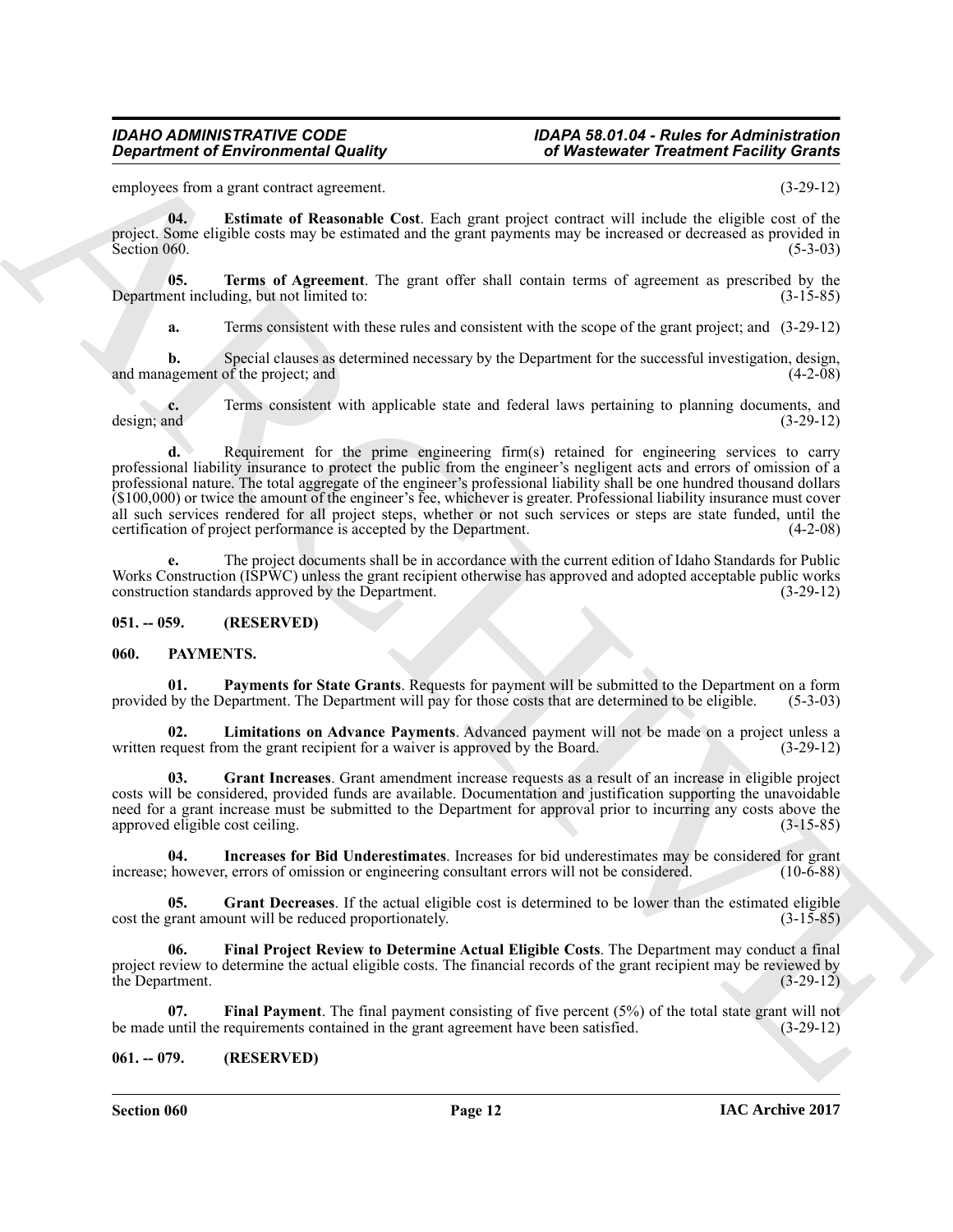# *IDAHO ADMINISTRATIVE CODE IDAPA 58.01.04 - Rules for Administration of Wastewater Treatment Facility Grants*

## <span id="page-12-3"></span><span id="page-12-0"></span>**080. SUSPENSION OR TERMINATION OF GRANT.**

<span id="page-12-4"></span>**01. Causes**. The Director may suspend or terminate any grant for failure by the grantee or its agents, including its engineering firm(s), contractor(s) or subcontractor(s) to perform. A grant may be suspended or terminated for good cause including, but not limited to, the following: (5-3-03)

Generation of Environmential Quality ( $\overrightarrow{B}$  Whenever of realisting the statistic properties of the statistic properties of the statistic properties of the statistic properties of the statistic properties of the statist **a.** Commission of fraud, embezzlement, theft, forgery, bribery, misrepresentation, conversion, malpractice, misconduct, malfeasance, misfeasance, falsification or unlawful destruction of records, or receipt of stolen property, or any form of tortious conduct; or (3-15-85)

**b.** Commission of any crime for which the maximum sentence includes the possibility of one (1) or its imprisonment or any crime involving or affecting the project; or  $(3-6-85)$ more years imprisonment or any crime involving or affecting the project; or

**c.** Violation(s) of any term of agreement of the grant offer or contract agreement; or (3-15-85)

**d.** Any willful or serious failure to perform within the scope of the project; or (4-2-08)

Debarment of a contractor or subcontractor for good cause by any federal or state agency from twork projects funded by that agency. working on public work projects funded by that agency.

**02.** Notice. The Director will notify the grantee in writing and by certified mail of the intent to suspend ate the grant. The notice of intent shall state: (3-15-85) or terminate the grant. The notice of intent shall state:

<span id="page-12-6"></span><span id="page-12-5"></span>**a.** Specific acts or omissions which form the basis for suspension or termination; and (3-15-85)

**b.** That the grantee may be entitled to appeal the suspension or termination pursuant to IDAPA ("Rules of Administrative Procedure Before the Board of Environmental Quality." (3-15-02) 58.01.23, "Rules of Administrative Procedure Before the Board of Environmental Quality."

**03. Determination**. A determination will be made by the Board pursuant to IDAPA 58.01.23, "Rules nistrative Procedure Before the Board of Environmental Quality." (3-15-02) of Administrative Procedure Before the Board of Environmental Quality."

**04. Reinstatement of Suspended Grant**. Upon written request by the grantee and evidence that the causes(s) for suspension no longer exist, the Director may, if funds are available reinstate the grant. (3-15-85)

<span id="page-12-9"></span><span id="page-12-8"></span><span id="page-12-7"></span>**05. Reinstatement of Terminated Grant**. No terminated grant shall be reinstated. (3-15-85)

### <span id="page-12-1"></span>**081. WAIVERS.**

Waivers from the requirements of these rules may be granted by the Department on a case-by-case basis upon full demonstration by the entity requesting the waiver that: (10-6-88) demonstration by the entity requesting the waiver that:

<span id="page-12-12"></span>**01. Public Health Hazard**. A significant public health hazard exists; or (10-6-88)

<span id="page-12-11"></span><span id="page-12-10"></span>**02. Groundwater Contamination**. A significant groundwater contamination problem exists; or  $(10-6-88)$ 

**03. Point Source Pollution**. A significant point source of pollution exists, causing a violation of the Idaho Department of Environmental Quality rules, IDAPA 58.01.02, "Water Quality Standards." (4-2-08)

<span id="page-12-2"></span>**082. -- 999. (RESERVED)**